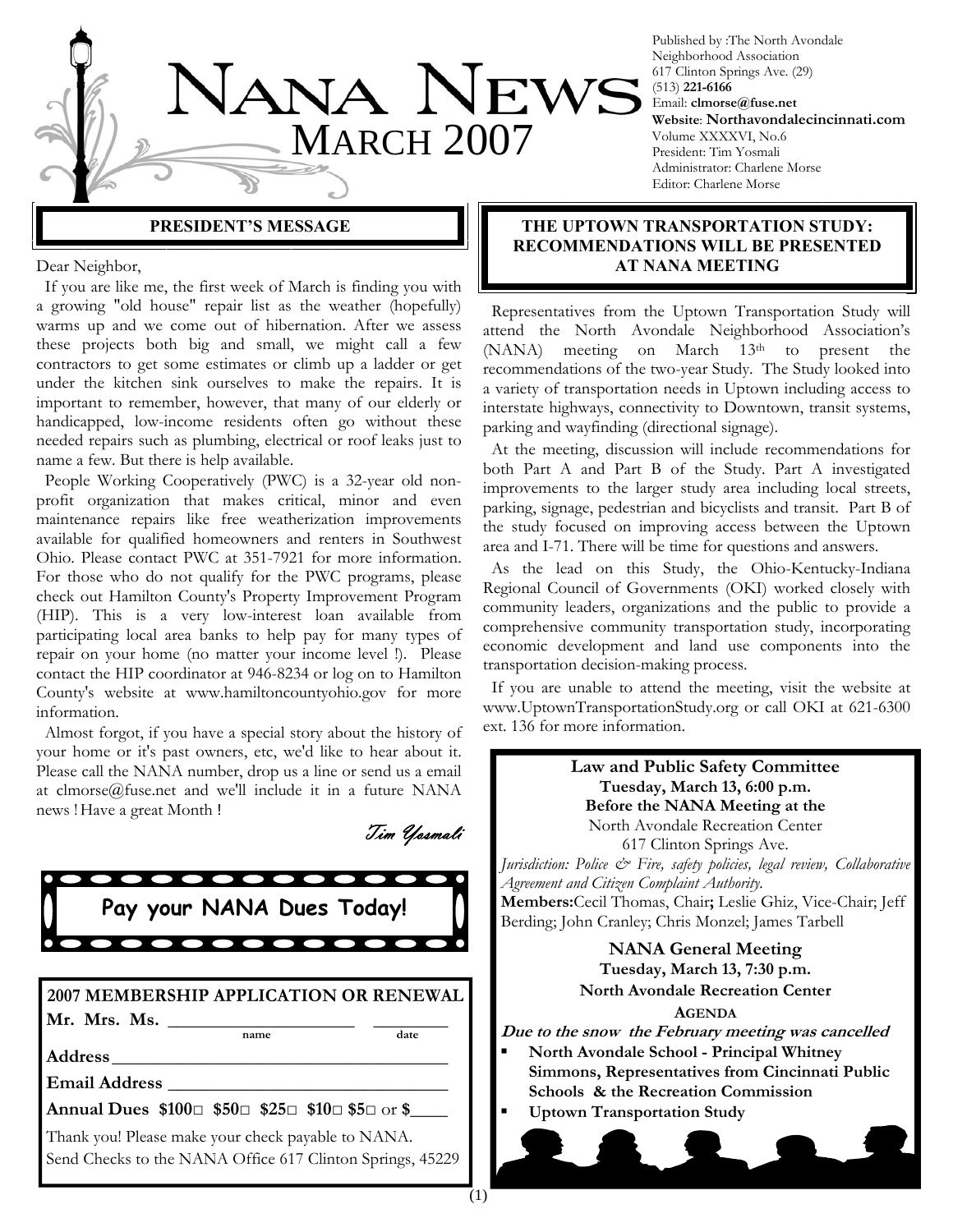

## **The Education Accountability Committee of Avondale & North Avondale: Connect Any Levy to Academic Achievement**

The  $2-17-07$  Enquirer reveals that CPS is in such financial need that they will soon be asking us to vote on an operational levy. The Interim Treasurer indicates that the operating levy passed in 2000 was expected to last 4-5 years. The article also states that closures will probably occur earlier than planned, including some in the fall.

 In December CPS voted to not build Burton School which has over 350 students and is in Continuous Improvement (academically the middle ranking of 5). South Avondale which has about 300 students and has been in Academic Emergency (lowest ranking) for 5 years was mentioned as the school the Burton students would attend. At a later meeting, a motion was passed stating that students from any closed school could not be sent to a lower achieving school.

Our support for this levy, needs to be dependent on CPS making decisions that give ALL the children in our community the best education possible. The academic progress at Burton has been due to the leadership and teaching skill of the staff. The children in our community need the continue this educational progress. We propose that the merger of the students at Burton & South Avondale be implemented by starting with the core teaching staff at Burton, which has exhibited the ability to educate our children. The additional staff needed and selected would blend with the already functioning Burton cooperative teams.

This committee and the community will support the levy when we see that CPS is making decisions that will improve academic achievement for our children. We are offering to work with CPS to have educational success for ALL the children in our community. *Pauline Daly* 

# **NORTH AVONDALE MONTESSORI SCHOOL ●363-3900 ● 615 Clinton Springs Ave.●nams.cps-k12.org**

March**:**

26 - Monday, Professional Development Day - No Students

**There's Opportunity To Take Off…… With A New School!** 

**The State Recognized North Avondale Montessori With Arts Emphasis**

 What Do You Think? Here's How **YOU** Can Give Input and Get Involved:

**1**. **Families and Community:** Come to the **NANA March 13th Meeting** or read the vision of the planned school on the North Avondale Montessori website. Please give your feedback on line about the opportunity for a new school. And don't forget to add your willingness to get involved if you have gardening, cooking, artistic abilities.

**2. Students:** You can brainstorm about the "ideal school," include your ideas in a newsletter, draw or make a models or dioramas of what a new school might look like. You can also think up a catchy phrase for the building project. The phrase securing the most votes wins. Models will be completed by March 2, 2007.

**3. Families and Community**: Join us at the North Avondale

"**Give Your Input**" Family Dinner Night on **March 23rd** from 6:30 – 8:30 pm to see the children's models of the school and some architectural possibilities. Newsprint will be put up for anyone to write their suggestions and give their input. Look for the date soon in book-bags and community/school newsletters.

**4.** Teachers and school staff: Join us for **Teacher Input Days**  Feb. 27 to March 2, 2007 where we ask you to please write your input to the following on the newsprint in the foyer outside of the office:

- a. How could gardening, cooking, and/or art work be incorporated into **your** classroom?
- b. What would you need in a new classroom and in the building?
- c. What would the "the perfect classroom" be or look like? **We're excited to be sharing with you the opportunity for a new school!**

#### **Make sure to plug in with your input!**



# **THE NEW SCHOOL**

## **●281-7999 ● 3 Burton Woods Lane ●www.thenewschool.cc**

Over the winter months, The New School hosted several events for families including nationally recognized musician Justin Roberts & The Not Ready for Naptime Players at the Cincinnati Art Museum and a creative toy-building workshop led by the Toy Lab. Both events were open to the public and attracted families from all over the city. On **March 15 and 16**, the school will hold its annual Montessori in Motion event which allows current TNS parents to engage with their children in various aspects of Montessori education as well as the unique fine arts classes offered at the school. Also in March, 6th graders will take a trip to Washington, DC. The New School is a Montessori

#### YOUR NEIGHBORHOODS

[.Former North Avondale Residents & Business owners Charles & Rick Pescovitz Have opened RALLY'S Car Wash on Montgomery Rd at Cleanay in Norwood (just north of Dana). The Wash is open 24 hours a day.

## IN MEMORIAM

**Gina Petersen Stack**, (Ledgewood) died Wednesday, February 14, 2007 from melanoma at Hospice of Cincinnati in Blue Ash. She was 52. Gina was a pediatric nurse for 30 years and volunteered at the Tri-State Bleeding Disorders Foundation.

Our condolences to: her husband James, children Brian, Rebecca and Kelly; Jan & Bob Leslie and family (her sister, who recently moved from Avon Fields); her mother Norma Petersen and all the Petersen and Stack relatives.

**Marilyn Arthur,** mother of **John** (past NANA Corresponding Sec.) & **Curtis Arthur**, **Jim Obergefell**  (past NANA President) and **Sophia Vidas** (Betula) and loving partner of Steve Clark (Avon Fields), passed away on January 24 at the age of 64. Our condolences.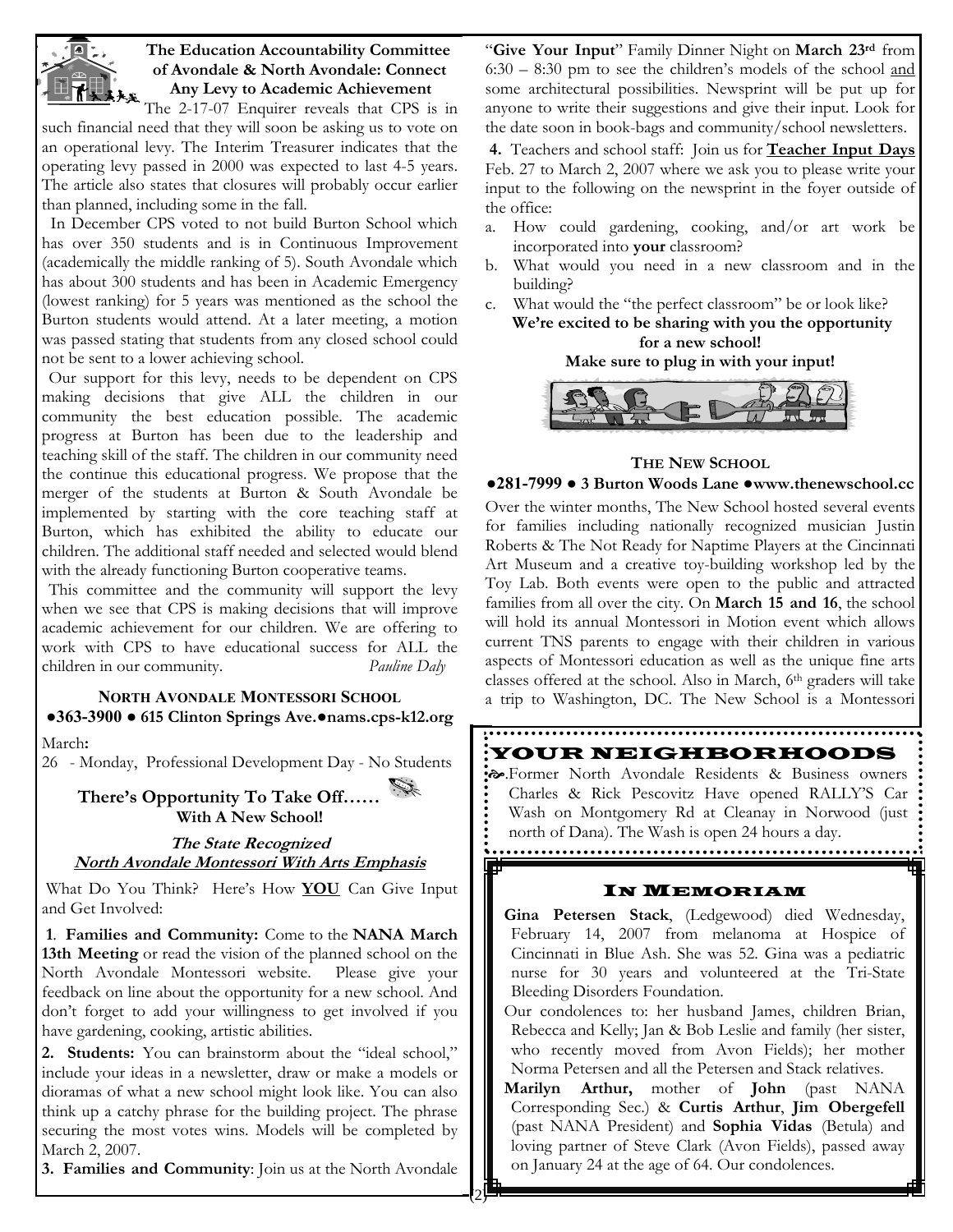#### **FUTURE OF NORTH AVONDALE SCHOOL**  By Gerry Kraus

 The discussion of the future of the North Avondale School building, on the agenda of the cancelled (because of snow storm) February NANA meeting, will be on the agenda of its March 13 meeting. The Cincinnati Public Schools (CPS) is considering replacing the present North Avondale School building with a new building as part of its Facilities Master Plan. The original plan was to renovate the existing building, providing updated electronics, fixtures and furniture as well as air conditioning. The history of the North Avondale School was related in the February, 2007 NANA News - see NANA website www.northavondalecincinnati.com. This raises several questions:

- Why has the plan to renovate been changed to replace the present building?
- What are the present deficiencies that need to be corrected?
- Where will the students in the present Montessori program be relocated while the present structure is demolished and a new structure built? It is estimated that it will take 3-4 years after students have been relocated before they can return.
- Will having a new building improve the academic quality of a school? The North Avondale Montessori School is currently rated as an academic "high achieving" school.
- What will happen to the Recreation Center, the gym, the multi-purpose room, the tennis courts, the ball fields, the nature trails and the Sgt. Sam Kessler Memorial entrance?
- Has consideration been given to the historic significance and architectural uniqueness of the present structure?
- Has consideration been given to how disruptions in replacing the present school building will affect the present Montessori program and/or the North Avondale neighborhood?
- What will happen to the bond money for new/renovated schools now that the revised CPS Facilities Plan has been reduced from 66 to 51 schools?

 Now we are told that CPS officials are preparing to chop as much as \$39 million from the districts projected fiscal 2007-08 operating (to be distinguished from its capital) budget of about \$430 million (see Pauline Daly's article). According to an *Enquirer* article (February 17, 2007) CPS employs about 3,000 teachers, librarians, counselors, psychologists and substitute teachers for a student population of 32,200 students. As I recall, 3,000 is about the number of teachers and other professionals employed in the 1970's when my children attended CPS and when the student population was 86,000! This raises a whole set of other questions including:

- Why are so many teaching professionals needed when today's CPS student population is less than 40% of its student population in the 1970's?
- What CPS is doing to attract the many students living in the Cincinnati School district who have left CPS for alternative educational options?





## **HIRSCH CENTER ● 751-3393 ● 3630 Reading Road ●**

NEW EMAIL: Hirsch@cincinnati-oh.gov Must have a membership to part-take in

- **Youth**
- After School Day Camp  $-2:15$ pm  $-6$ pm \$20 per week (Follows CPS schedule)
- $\blacksquare$  Flag Football Sign Up call for details
- ▪Spring Break Mon. April 9 Fri. April 13 / \$5 per day **Teens**
- ▪Open Gym 5:30pm-6:30pm M-TH
- $\blacksquare$ Flag Football Sign Up call for details

#### **Adults & Senior**

- ▪Free Senior Fitness 10am-12pm
- ▪Senior Tai Chi call for details
- ▪Free Senior Yoga Tues. & Thur. 10am-12pm
- ▪Weight Room Mon.-Thur 12pm -8pm / Fri. 12pm-6pm \$10 for 3 months
- ▪Adult Open Gym Wednesday -7pm-9pm

**Summer Day Camp Registration:**

▪Priority Registration – Beginning Thursday, March 5st 2-6pm

▪**Open Enrollment Registration – see staff** 

# **NORTH AVONDALE ● 961-1584● 617 Clinton Springs**

NEW EMAIL: northavondale@cincinnati-oh.gov

Must have a membership to part-take in programs.

**Youth**

- After School Day Camp  $-2:15$ pm  $-6$ pm \$120 per month (Follows CPS schedule)
- $\text{P}\text{Bridge }$  Gap 2:15pm 4:30pm \$75 per month (Follows CPS) schedule)
- ▪Mini Camps 7am -6pm / Mon. Mar. 26 & Fri. April 6 / \$15 per day

▪Spring Break – 7am -6pm / Mon. April 9 – Fri. April 13 / \$75 for the week

#### **Teens**

▪Open Gym 7-8:30 pm (currently) Wed. & Fri

▪ Starting Mar. 12 - **Mon**. Wed. & Fri.

- ▪**(Gym will be closed the evenings of Fri. Mar 9th and Fri. Mar. 23 due to Cincinnati Public Schools North Avondale Montessori Special Event). Teens should call Lauri the center for alternative evening activities.**
- ▪Teens 'Til Ten Friday March 16th 6-10pm (Pizza, Play Station 2 and other games all for only **\$1)**

#### **Adults & Senior**

▪Aerobics (Jeff Shelby's Workout Party)

- Tuesday & Thursday 6-7:30 pm & Sat. noon-2pm \$5 per class or \$25 per month
- ▪Free Head to Toe (exercise class) Tuesday & Thursday 10am-11pm
- ▪Free Line Dancing Mon. & Wed 10am -11:30pm
- ▪Free Sauna Mon.-Fri 9:30am -8pm / Sat. noon-2pm
- ▪Free Tai Chi Thursdays 6-7pm
- ▪Free Walking Club Tuesday & Thursday 11am-12pm
- ▪Free Yoga Mon. & Wed. 6-7pm

▪Weight Room - Mon.-Fri 9:30am -8pm / Sat. noon-2pm